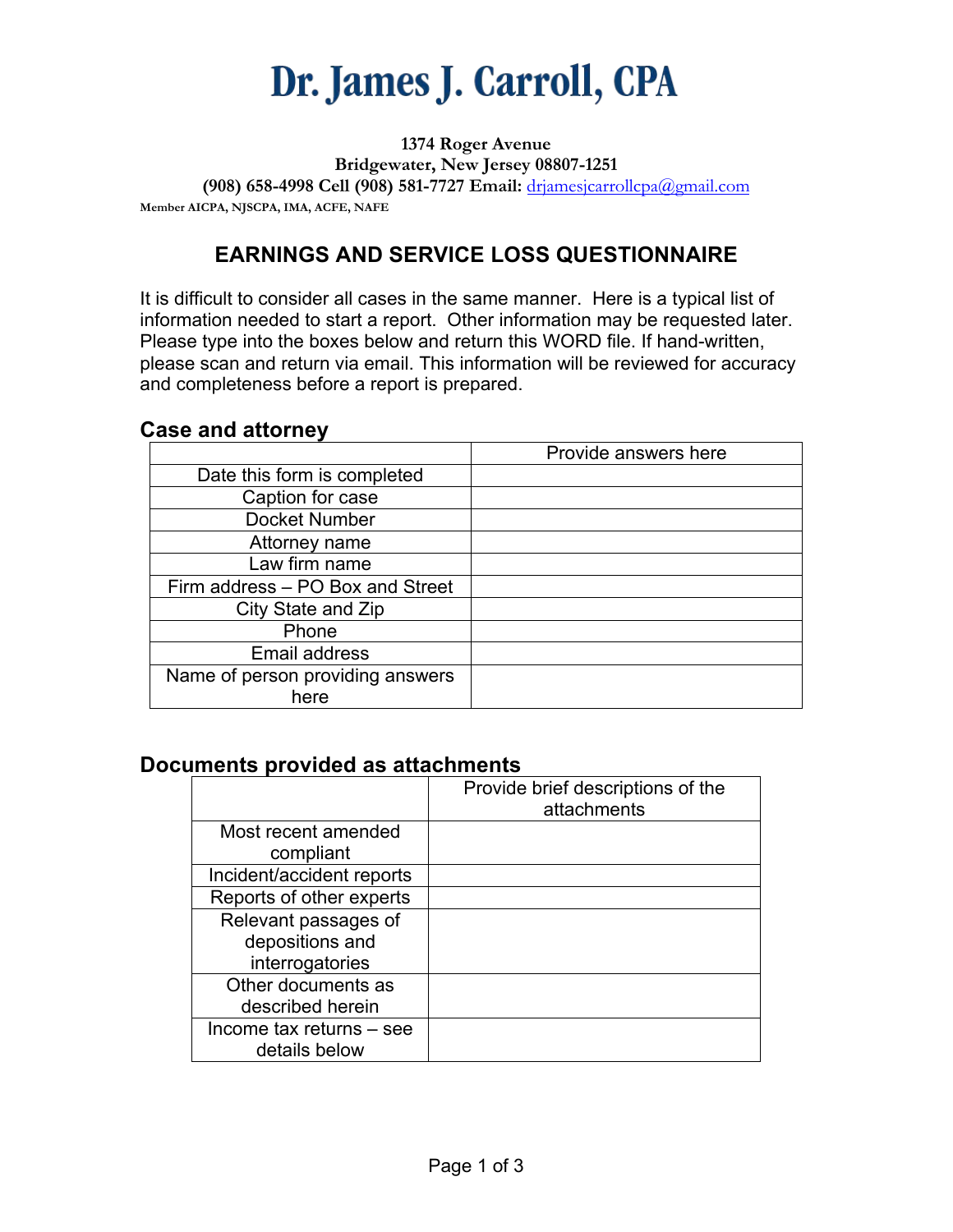#### **The incident that is the basis for the case**

|                                        | Provide answers here |
|----------------------------------------|----------------------|
| Date                                   |                      |
| Description – please provide any       |                      |
| significant details that may extend    |                      |
| beyond the description in the          |                      |
| complaint                              |                      |
| Date of incident/death (if applicable) |                      |
| Expert opinions to establish           |                      |
| 1) The alleged violation of the        |                      |
| standard of action/practice            |                      |
| 2) The causal connection               |                      |
| between the incident and the           |                      |
| result                                 |                      |
| 3) The duration such as                |                      |
| permanent                              |                      |

# **The person injured, deceased, or wrongfully terminated, etc.**

If deceased, please provide the name of an appropriate family member. If we proceed with the engagement, please advise this person that I will be contacting them to establish a time for an interview.

|                                           | Provide answers here |
|-------------------------------------------|----------------------|
| Name                                      |                      |
| Street address                            |                      |
| City, state, and zip                      |                      |
| Telephone                                 |                      |
| Email address                             |                      |
| Income tax returns - see details<br>below |                      |

#### **Family members (if appropriate)**

|                         | Provide answers here |               |                       |
|-------------------------|----------------------|---------------|-----------------------|
| Family relationship     | Name                 | Date of birth | Residence<br>location |
| Spouse                  |                      |               |                       |
|                         |                      |               |                       |
|                         |                      |               |                       |
|                         |                      |               |                       |
|                         |                      |               |                       |
|                         |                      |               |                       |
|                         |                      |               |                       |
|                         |                      |               |                       |
| Description of family   |                      |               |                       |
| setting (who lives with |                      |               |                       |
| whom)                   |                      |               |                       |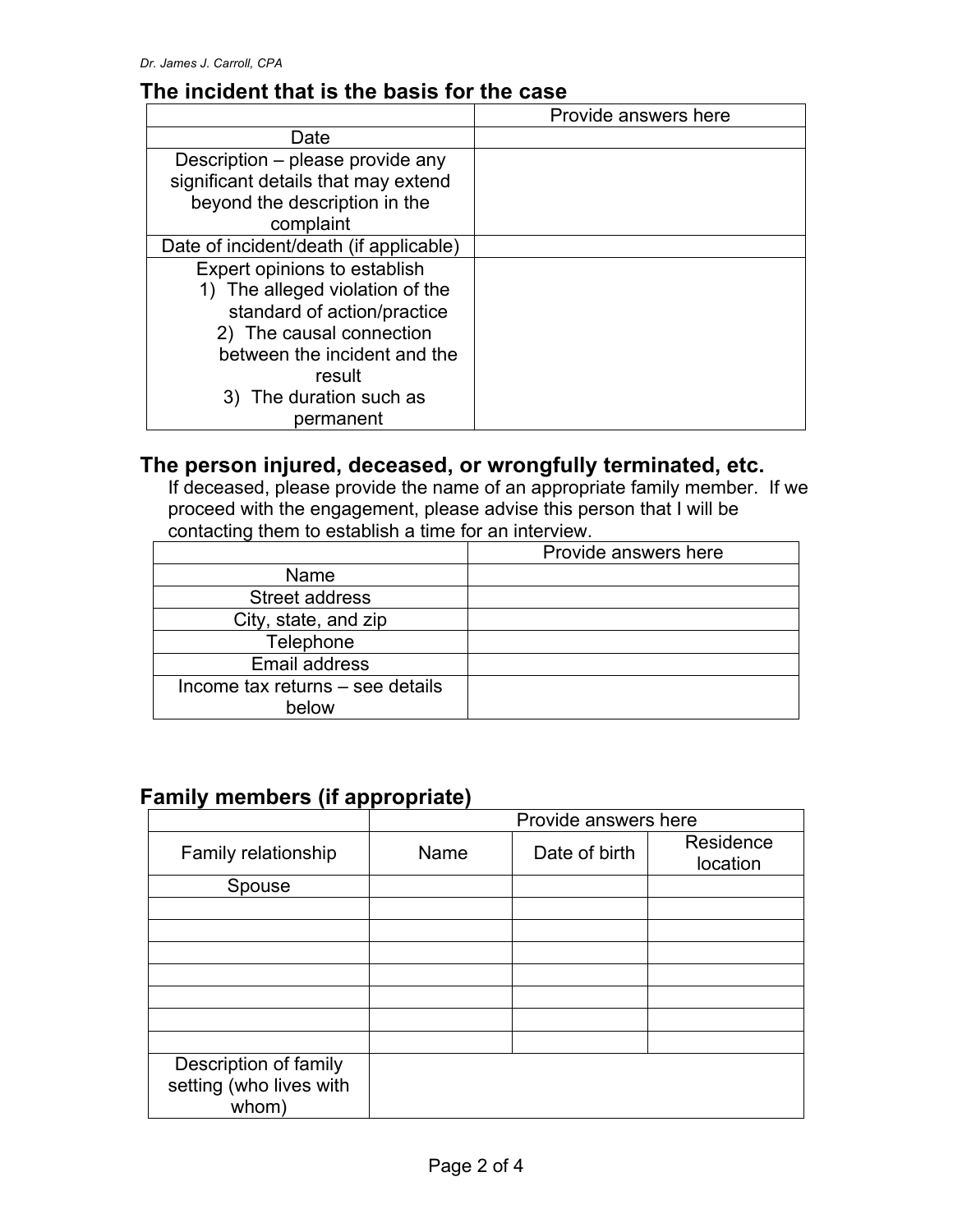# **Occupation and Employer(s)**

Please provide a resume if available

|                | Dates | Job title | <b>Brief description</b> |
|----------------|-------|-----------|--------------------------|
| Pre-incident   |       |           |                          |
| Post-incident  |       |           |                          |
| (f applicable) |       |           |                          |

#### **Earnings**

Please provide Federal income tax returns for the three full years before the incident and all years since. If a joint return, provide the details of earnings for each spouse by providing copies of W-2 forms. If Federal Income tax forms are not available, consider requesting them using the IRS form 4506. If still not available, explain below.

As an alternative to this, consider having your client access the "My Social Security" website at https://www.ssa.gov/myaccount/ to obtain their earnings record.

|      |                             | <b>Sources</b>       |           |
|------|-----------------------------|----------------------|-----------|
| Year | <b>Total Amount</b><br>'\$) | Box 3 of<br>Form W-2 | Form 1099 |
| 2017 |                             |                      |           |
| 2016 |                             |                      |           |
| 2015 |                             |                      |           |
| 2014 |                             |                      |           |
| 2013 |                             |                      |           |
| 2012 |                             |                      |           |
| 2011 |                             |                      |           |
| 2010 |                             |                      |           |
| 2009 |                             |                      |           |

#### **Fringe benefits**

Provide benefits booklet or other

| <b>Benefit name</b> | <b>Brief benefit description</b> |  |  |
|---------------------|----------------------------------|--|--|
|                     |                                  |  |  |
|                     |                                  |  |  |
|                     |                                  |  |  |